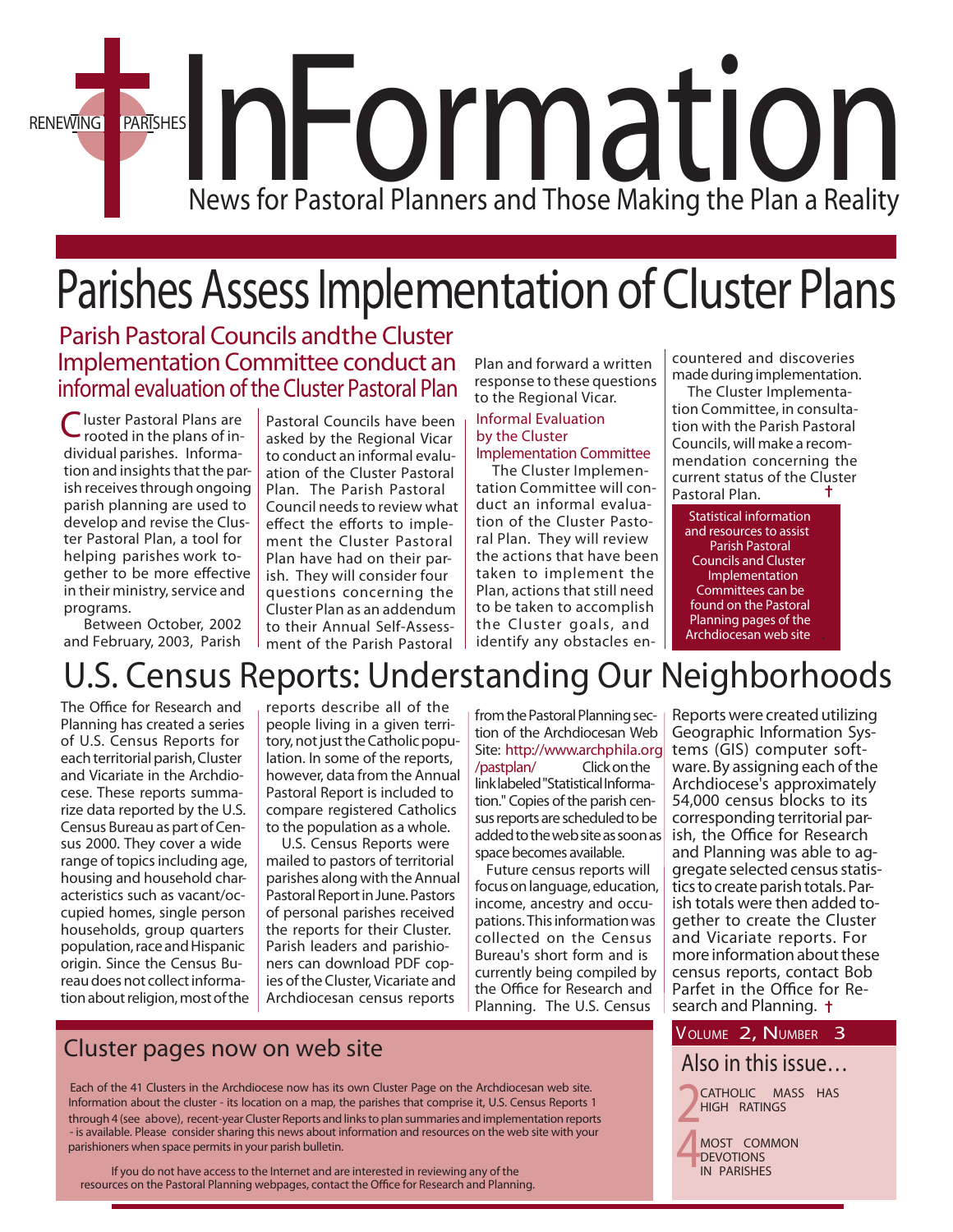# *2* **SUMMARY REPORT**

## Sunday, Holy Day and Weekday Mass Attendance

Attendance at weekend lit<br> **Aurgy** is observed and counted each year in October. This report presents the results of the Mass attendance count for the year 2000 and the reasons why some parishioners do not attend in their neighborhood parish. The attendance reported here does not include Masses offered in universities, hospitals, nursing homes, and other institutions.

 On a typical weekend, about 375,000 people attended Mass in the parishes of the Archdiocese of Philadelphia. Parishioners attended one of the 1,245 Masses that were celebrated on an average weekend. Most of the Masses were celebrated in English. Twenty-three parishes celebrated Masses in Spanish and 32 Masses were celebrated in one of 13 other languages

#### Volume 2, Number 3 • WINTER 2002 EDITOR: Evelyn Brannan Tarpey

#### Robert Parfet CONTRIBUTORS: Robert Miller

Published by the Office for Research & Planning Archdiocese of Philadelphia

#### *Mailing list*

*The Office for Research and Planning has a mailing list for those who wish to receive notice of new pastoral planning resources and statistical information, either by electronic or regular mail. Please pass this information on to parish staff, members of Parish Pastoral Council and leaders of parish organizations. They can contact the Office for Research and Planning at 215- 587-3545 or resplan@adphila.org to request that their name be added to our mailing list.*

 Between 1990 and 2000, the number of people observed attending Mass on a typical weekend declined by  $\overline{41,235}$ , while the number of registered Catholic parishioners increased by 10,542.

 During the same period, the number of Sunday Masses celebrated in parishes on a typical weekend declined by 191. The correlation between number of Masses offered and observed attendance was very strong. The average seating capacity for parish churches in Philadelphia was 800 people. This is significantly larger than the average capacity for Catholic churches in the U.S., estimated to be about 500. (Froehle and Gautier, 2000. 52) Seventy-five percent of the parishes offered four Masses or more on Sundays and the Saturday vigil compared to 45% for parishes in the U.S. A little over half of the parishes offered four or five Masses on the Saturday vigil and Sunday.

 On average, about 300 people attended each Mass and 1,325 people attended in each parish. This compares to the national average attendance in each parish reported at 900 per parish. (Froehle and Gautier, 23) Because of the distribution of parishioners among the 283 parishes and 1 mission reported on here, the average Mass attendance for all Sunday Masses at individual parishes ranged from 7,700 to 71. Attendance at individual Masses ranged from 1,100 to 26.

 In surveys conducted in every parish in the mid 1990's, most parishioners (87%) reported that they lived within the territorial boundaries of the parish they attended most frequently. This compares to the Notre Dame study of U. S. parishes

#### Frequency of Sunday Mass

| Number of<br><b>Sunday</b><br><b>Masses</b> | Number of<br><b>Parishes</b> | $%$ of<br>Phila.<br><b>Archdiocese</b> |
|---------------------------------------------|------------------------------|----------------------------------------|
|                                             |                              |                                        |
|                                             |                              |                                        |
|                                             |                              |                                        |
|                                             |                              |                                        |
|                                             |                              |                                        |
|                                             |                              |                                        |
|                                             |                              |                                        |
|                                             |                              |                                        |
|                                             |                              |                                        |
|                                             |                              |                                        |

in the 1980's that revealed that only 15% of active Catholics regularly attended a church other than the neighborhood parish. (Gremillion and Leege, 5). Among the reasons given in our study for not attending at the parish in which they lived, were that the parish attended was "more friendly" (22%), a "better community"(5.7%) or "felt more at home" (4.8%). Location (11.4%), Mass schedule (8.5%), more comfortable physical environment (4.8%), access to transportation( .7%) and close to the workplace ( .4%) accounted for 25% of the reasons. Preaching (10.9%) and attending where the children attended school(8.6%) accounted for another 20%. Other responses represented a wide range of unrelated reasons for a preference to attend Sunday Mass at a location other than the neighborhood parish.

 On a typical Holy Day (not including Christmas and Easter), the Pastors estimated that about 258,233 people or 20% of the registered Catholics were in attendance at 1,114 Masses that were offered. On a typical weekday, about 22,000 people attended Mass at one of 479 Masses offered in the parishes of the Archdiocese.

#### *Notes:*

Froehle, Bryan T. and Mary L. Gautier. *Catholicism U.S.A. : A Portrait of the Catholic Church in the United States (Washington: Center for Applied Research in the Apostolate), 2000.*

✝ Gremillion, Joseph and David C. Leege. "Post-Vatican II Parish Life in the United States: Review and Preview" *Notre Dame Study of Catholic Life Report No. 15 (Notre Dame: University of Notre Dame), 1989.*

This summary and the report on devotional practices in parishes are part of a more extensive analysis of the 2000 Annual Pastoral Reports entitled *Philadelphia Catholic Parishes in 2000: Beacons of Hope Entering the 21st Century.* For more information, contact Robert J. Miller, Office for Research and Planning (215) 587-3545. drmiller@adphila.org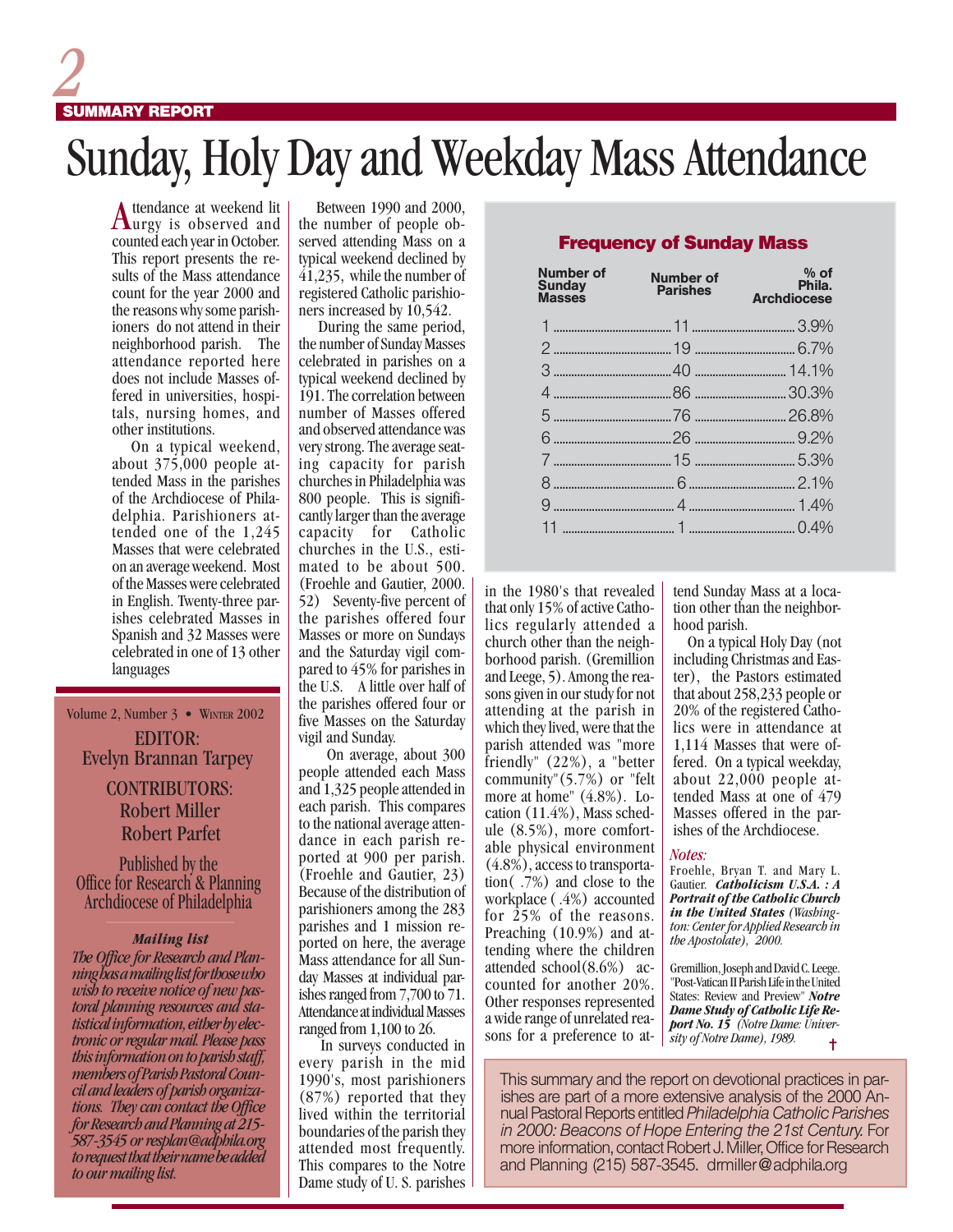

### Catholic Mass has "high ratings"

"If looked at with the instruments of the TV Nielson ratings, the weekend liturgies in Catholic parishes would be given a 10.6, " according to Mary Beth Celio, Director of Research in the Archdiocese of Seattle. That means that 10.6 percent of all American households (not just Catholics) are watching!

 According to Celio, this is more than are tuning into Oprah, Judge Judy, Monday Night Football, or Friends. And it happens every week. At Christmas and Easter, it might come close to doubling.

 In contrast, surveys indicate that only about 3% of active Catholics read any Catholic book, newspaper or magazine. Clearly, Sunday Mass offers parish leaders the most contact with Catholic adults and it offers the greatest opportunity for catechesis and evangelization.

 The welcome, homily, worship environment, and parish announcements during Mass as well as what parishes have available for those in attendance before and after might be the most important teaching and evangelization activity a parish could do.

*For Consideration:*

✤ *How can our parish enrich the worship experience of those who are present?*

✤ *What can be done before or after Mass to strengthen our parish community?*

#### **SUPPORT FOR PASTORAL PLANNING**

*Reflective Learning: Reflecting on Experience, Learning for the Future*

#### *"The unexamined life is not worth living." - Socrates*

Reflective learning is a good habit for individuals, parishes and parish organizations to develop. It presents an opportunity to learn from experiences, both positive and negative. Reflective learning is a link between action and understanding that can provide insights for future planning.

Parish staff and volunteers can get so caught up in the "doing" that they do not take the time to reflect on what is happening. As a project or program is completed, it is generally worthwhile to stop and think about what has taken place.

This reflective inquiry can be on many levels. These are:

The Practical Level: reviews the details

- ✤ what worked well?,
- ✤ what did not work so well?
- what will we want to do again?
- ✤ what would we change?
- ✤ who else should be involved?

The Insight Level: examines the dynamics involved

- ✤ what were the abilities that were present?
- what other abilities would be helpful?
- **❖** what were the limitations that were present?
- **❖** what training might be necessary?
- what were some assumptions made as this project/program was initiated? Were these accurate?
- how did the communication system within the parish serve this undertaking?

*Please note: This is not an exhaustive list of questions. It is offered as an example of questions that can be asked at the insight level. As individuals and groups reflect on their experience they can develop questions particular to the situation.*

The Core Level: makes the connection between action and mission

- ✤ what is the connection between the actions taken and the mission of our parish organization?
- ✝ ✤ how has this project/program helped our parish to live out its mission?

### *As the New Year Begins…Seek Contentment* Nine requisites for contented living

- Health enough to make work a pleasure
	- Wealth enough to support your needs
		- Strength enough to battle with difficulties and overcome them
			- Grace enough to confess your sins and forsake them
				- Patience enough to toil until some good is accomplished
- Charity enough to see good in your neighbor
	- Love enough to move you to be useful and helpful to others
		- Faith enough to make real the things of God
			- Hope enough to remove all anxious fears concerning your future



Details about this day will be available shortly in the Parish Pastoral Council newsletter